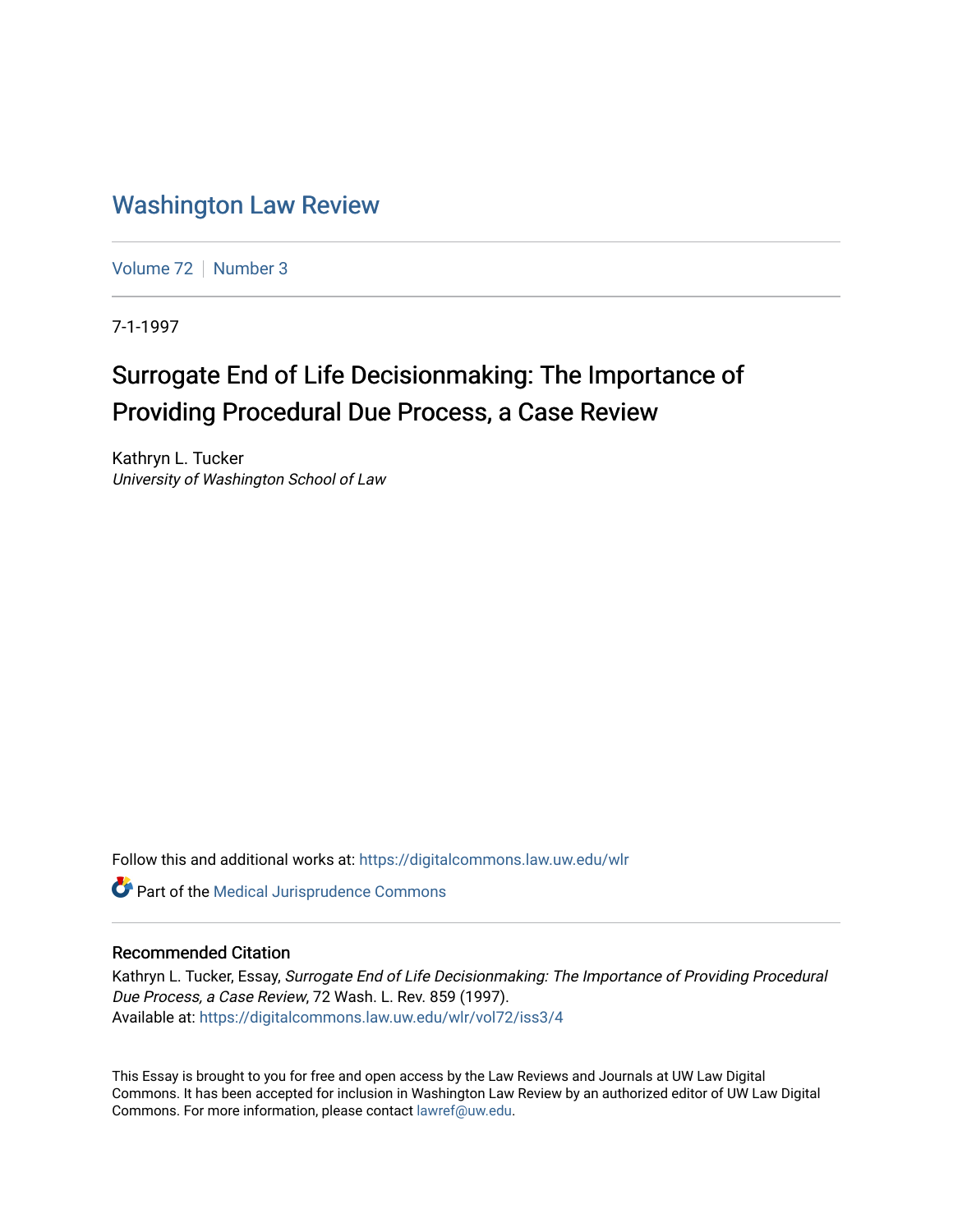# **SURROGATE END OF LIFE DECISIONMAKING: THE IMPORTANCE OF PROVIDING PROCEDURAL DUE PROCESS, A CASE REVIEW**

Kathryn **L.** Tucker\*

#### I. INTRODUCTION

In a hospital in the State of Washington, at the direction of familymember surrogates, the feeding tube was withdrawn from a resident patient.! The patient had no advance directive or living will, nor had he expressed the desire (previously or contemporaneously) for withdrawal of life support. He had not been diagnosed as terminally ill or permanently unconscious. In fact, there was evidence that the patient had some cognitive function, desired to continue living, and desired continued life support. This evidence was presented to his caregivers immediately after the patient was advised of the withdrawal, yet life support was not resumed until five days later, and only after a court so ordered.

What happened to this patient raises fundamental questions about the procedures to be followed before life support is withdrawn from a patient who has not made an advance directive, the safeguards for ascertaining a patient's condition and wishes, and the situations in which a surrogate may direct life-support removal. May hospitals and doctors terminate life support at the direction of a surrogate without assurance that the patient (a) is terminally ill or permanently unconscious, and (b) cannot make and express his or her own decision whether to live or die? Are procedural safeguards defined solely by hospitals' and doctors' standards of care, or must they include standards articulated by the state's highest court?

**<sup>\*</sup>** Ms. Tucker represented the patient through a guardian in the case discussed herein. **Ms.** Tucker was also counsel in both of the federal constitutional challenges which asserted that competent, terminally-ill patients have a constitutionally protected right to choose physician assistance in dying. *See* Compassion in Dying v. Washington, 79 F.3d 790 (9th Cir. 1996) (en banc), *rev'd sub nom.* Washington v. Glucksberg, No. 96-110, 1997 WL 348094 (U.S. June **26,** 1997); Quill v. Vacco, **80** F.3d 716 (2d Cir. 1996), *rev'd,* No. **95-1858,** 1997 WL 348037 **(U.S.** June 26, 1997). Ms. Tucker is Affiliate Professor of Law at the University of Washington School of Law and practices law with Seattle-based Perkins Coie.

The author wishes to recognize the great courage and tenacity of the patient's former spouse, who worked to ensure that the patient's wishes be known and respected, notwithstanding the patient's disability.

<sup>1.</sup> The identities of the patient, surrogates, hospital, and physicians, as they are irrelevant to a discussion of the issues presented herein, are not disclosed.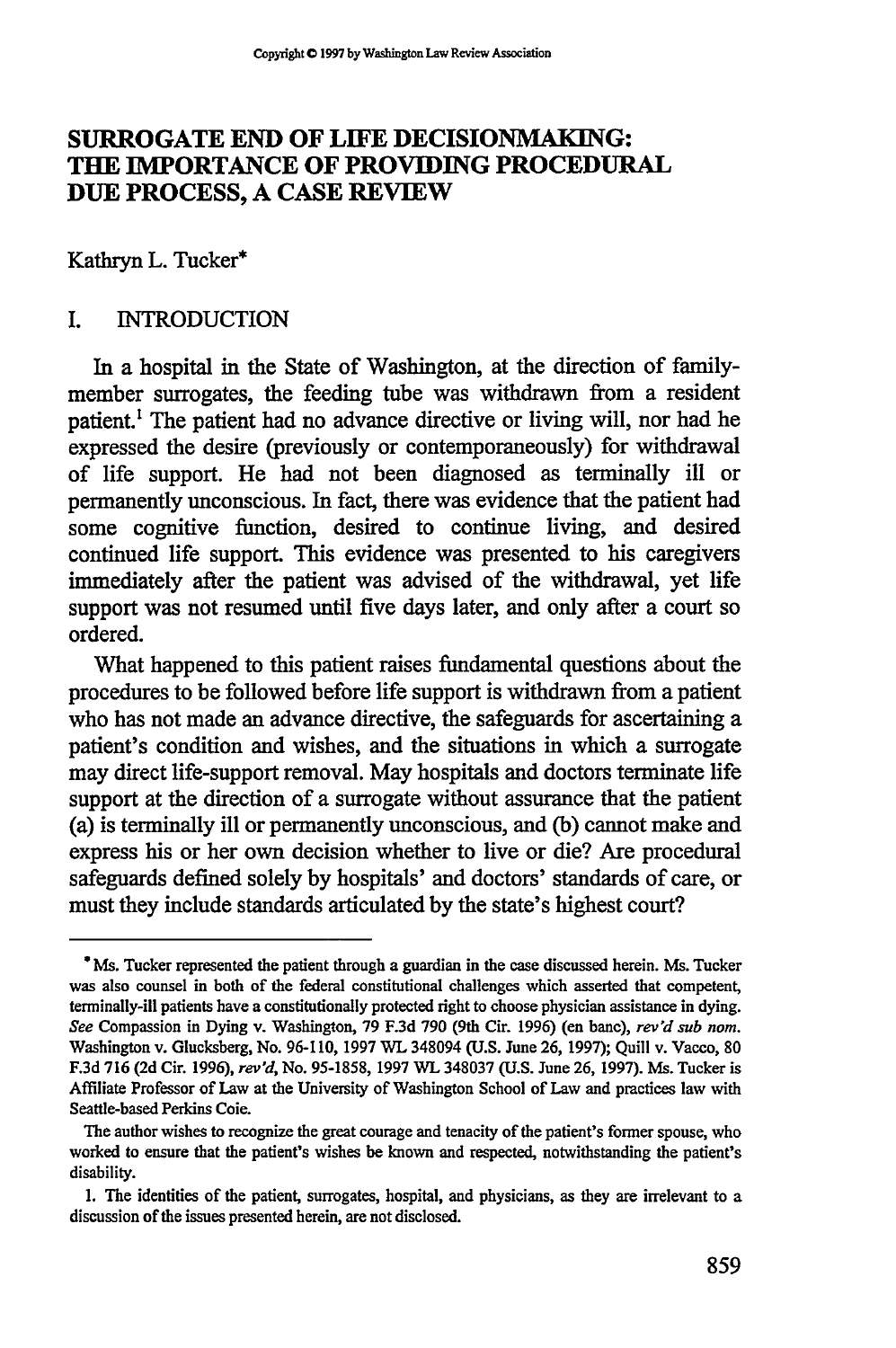The case discussed here reveals that a wide chasm exists between the requirements of Washington state law<sup>2</sup> and medical practice. By operating without following the procedures established by the state's supreme court, medical practice has descended far down a slippery slope, permitting surrogates to direct life-support withdrawal from incompetent or questionably competent patients who are neither terminally ill nor permanently unconscious. This state of affairs should be of grave concern to all concerned with end of life decisionmaking.

# II. BACKGROUND

The patient was a healthy, active man until he suffered a stroke that left him severely disabled at age thirty-seven. He regained some cognitive and communicative function following his stroke. He primarily communicated through eye movement, including the eye blink method and use of an eye gaze board.<sup>3</sup> Two years after the initial stroke, his care providers had conflicting views regarding whether his communicative ability or cognitive function had diminished or ended.

The patient's father and sister, who had been appointed his temporary guardians by a state court, requested, in their capacity as surrogate decisionmakers, that the patient's life support be withdrawn. The patient's life support consisted of food and liquid provided through a feeding tube implanted in his stomach.

Following receipt of the surrogates' request, one **of** the attending physicians ordered a neurological evaluation. The neurologist performed a single examination and concluded that the patient was "chronic vegetative." This term does not indicate, nor was it intended by this

<sup>2.</sup> Withdrawal of life support at the request of a surrogate is governed by common law and the Constitutions of Washington and the United States. The Washington Legislatare has not addressed the subject. The Natural Death Act, enacted in 1979 and amended in 1992, covers withdrawal of life support from incompetent patients who have executed written instructions on the subject prior to loss of competency. *See* Wash. Rev. Code §§ 70.122.010-.920 (1996). The Act does not apply absent a written directive. *See In re* Guardianship of Grant, 109 Wash. 2d 545, **747** P.2d 445 (1987), *amended by* 757 P.2d 534 (1988). In discussing such a situation, the *Grant* court stated:

We note at the outset that this State's Natural Death Act is inapplicable. The act authorizes a competent adult to sign a directive requiring that lifesustaining treatment be withheld or withdrawn should he or she suffer from a terminal and incurable condition. As [the patient] was adjudicated incompetent at age 14, she was unable to avail herself of the act's provisions.

*Id.* at **553,** 747 P.2d at 449 (citations omitted).

<sup>3.</sup> Communication by eye movement is a method commonly used with stroke survivors who have lost the ability to move and speak. For a moving memoir of a woman who suffered a stroke and required this method of communication, see Julia Tavalaro & Richard Tayson, *Look Up for Yes* (1997).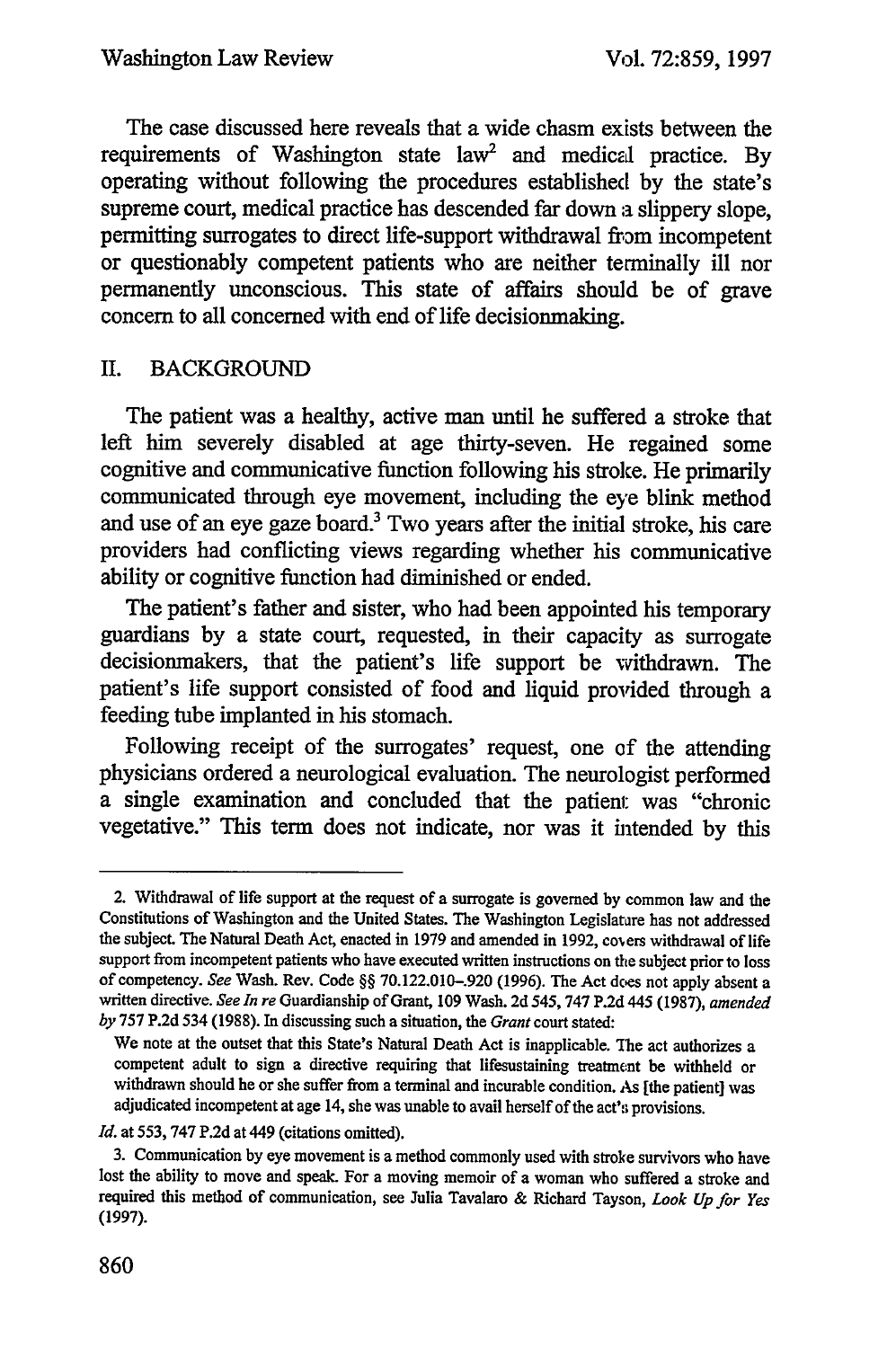doctor to indicate, a permanent loss of consciousness.<sup>4</sup> No other neurologist or nonattending physician examined the patient to determine his medical condition. Neither of his two attending physicians had diagnosed the patient as vegetative. The patient was not terminally ill.

The hospital's Ethics Committee considered the surrogates' request and the neurologist's findings and voted to approve the withdrawal. Life support was then withdrawn. At the time life support was withdrawn, the patient had not been determined to be either terminally ill or permanently unconscious by any physician. No prognosis committee confirmed that he was either permanently unconscious or terminally ill prior to the withdrawal.<sup>5</sup>

The patient had been married and divorced prior to his stroke and had remained good friends with his former spouse.' His former spouse visited him regularly and communicated with him, and he communicated with her, as with others, through eye blinks or movements.

The former spouse was not involved in the decision to terminate life support; she received an express mail letter from the guardians advising her that the feeding tube had been withdrawn the day before. She visited the patient immediately to discuss the withdrawal. She perceived that the patient communicated a desire for continued life support. She sought to effectuate his wishes, first by alerting hospital staff and his guardians, and then, this proving futile, by invoking judicial assistance. One of the patient's nurses also believed that she had observed the patient communicate his desire for continued life support. The nurse documented this in the patient's medical chart. However, life support was not resumed until five days later, and only after a court order was obtained by the former spouse.

The patient survived this withdrawal of life support. In a later guardianship proceeding, the former spouse obtained court authorization to maintain a tort action on the patient's behalf against the medical providers who had terminated his life support. The plaintiff sought a pretrial ruling that state law required minimum procedural protections to be afforded the patient prior to removal of life support at the direction of

<sup>4.</sup> This neurologist explained at deposition and trial that her use of the term "chronic vegetative" meant that the patient appeared vegetative on the occasion of the exam, but that she had not formed an opinion as to whether the patient's condition was transient, reversible, or permanent.

*<sup>5.</sup>* A "prognosis committee" consists of two nonattending physicians with relevant qualifications. *See In re* welfare of Colyer, 99 Wash. 2d 114, 134-35, 660 P.2d 738, 749-50 (1983), *modified by In re* Guardianship of Hamlin, 102 Wash. 2d 810, 689 P.2d 1372 (1984).

<sup>6.</sup> The former spouse was the only friend or family member who lived in Washington State. She had far more contact with the patient than did his out-of-state friends and relatives.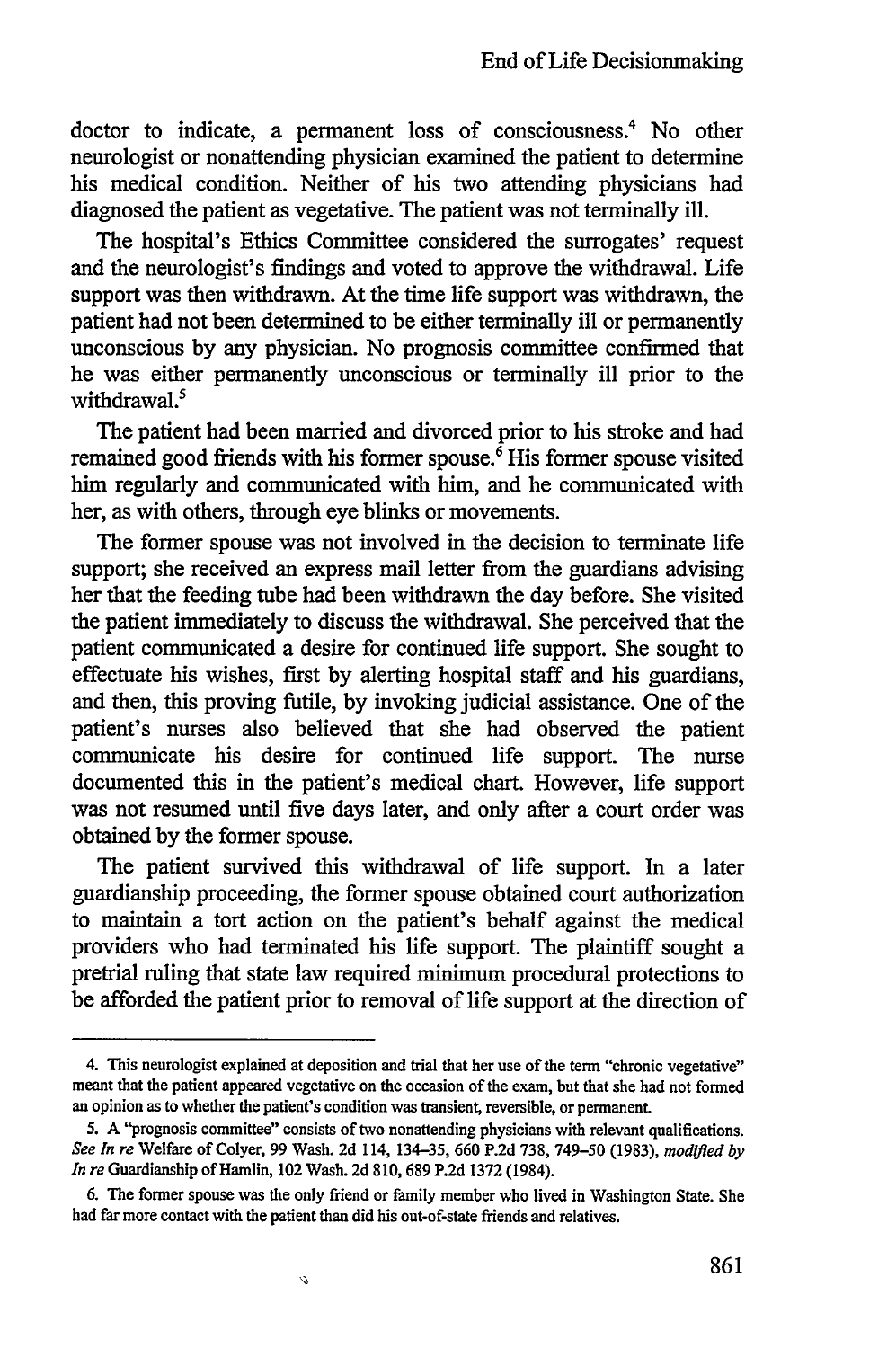surrogates,<sup>7</sup> and that these minimum procedural protections defined defendants' minimum standard of care. The motion was denied. The court refused to find that case law imposed such requirements on medical care providers. The case was then tried to a jury. The judge refused to instruct the jury that the law imposed *any* such requirements on the medical providers. The jury returned a defense verdict. The patient died before his appeal could be reviewed; the appeal was therefore dismissed as moot.

# III. DID THE PATIENT'S DOCTORS OWE HIM **A DUTY** TO PROVIDE **CERTAIN** MINIMUM PROCEDURAL PROTECTIONS PRIOR TO REMOVAL OF LIFE SUPPORT?

On three occasions prior to the events in this case, the Washington Supreme Court considered the matter of withdrawal of life support from patients at the request of surrogates.<sup>8</sup> In each instance the Court held that certain minimum procedural protections must be afforded patients for whom medical decisions on this life-or-death matter are made **by** surrogates. This makes sense. Citizens may not take each other's lives, except in rare circumstances authorized **by** the State. Absent authorization, such actions are criminal. The State may not authorize the taking of life (or liberty or property) without due process, and the process that is due depends on the stakes involved and the chances of error. No stakes are higher than when a human life is at issue, **and** the chances of error are high when the issue is knowing what is going on inside the mind of a person disabled from speaking, writing, or making almost any

*<sup>7.</sup> See infra* Part *uIl.*

*<sup>8.</sup> See In re* Guardianship of Grant, **109** Wash. **2d** 545, **747 P.2d** 445 **(1987),** *amended by* **757 P.2d** 534 **(1988);** *Hamlin,* 102 Wash. **2d** at **810, 689 P.2d** at **1372;** *Colyer,* **99** Wash. **2d** at 134-35, **660 P.2d** at **749-50.**

In its only decision addressing withdrawal of life support from a patient at the request of a surrogate, the **U.S.** Supreme Court indicated that it will defer to the states on the question of what procedural requirements must be met. Cruzan v. Director, Mo. Dep't of Health, 497 **U.S. 261 (1990).** The Court recognized that although there is a constitutional liberty interest in being free of unwanted life-sustaining treatment, a state's requirement that a patient's wishes favoring withdrawal be established **by** clear and convincing evidence was permissible. *Id.* at **279.** This is so because the Supreme Court deemed the decision regarding this end-of-life issue to **be** so personal to the individual patient that efforts to prevent error and the usurpation of the *patient's* wishes must be upheld. Id. at **281.**

Washington has opted for a less restrictive standard than that which was at issue in *Cruzan.* It is permissible to remove life support in Washington without meeting the rigorous evidentiary standard required **by** Missouri. However, a lesser standard should not be randomly or carelessly applied. Careful and rigorous implementation is necessary, lest this enormously persor al matter be wrongly decided. To do less would be inconsistent with the principles recognized in **Cruzan.**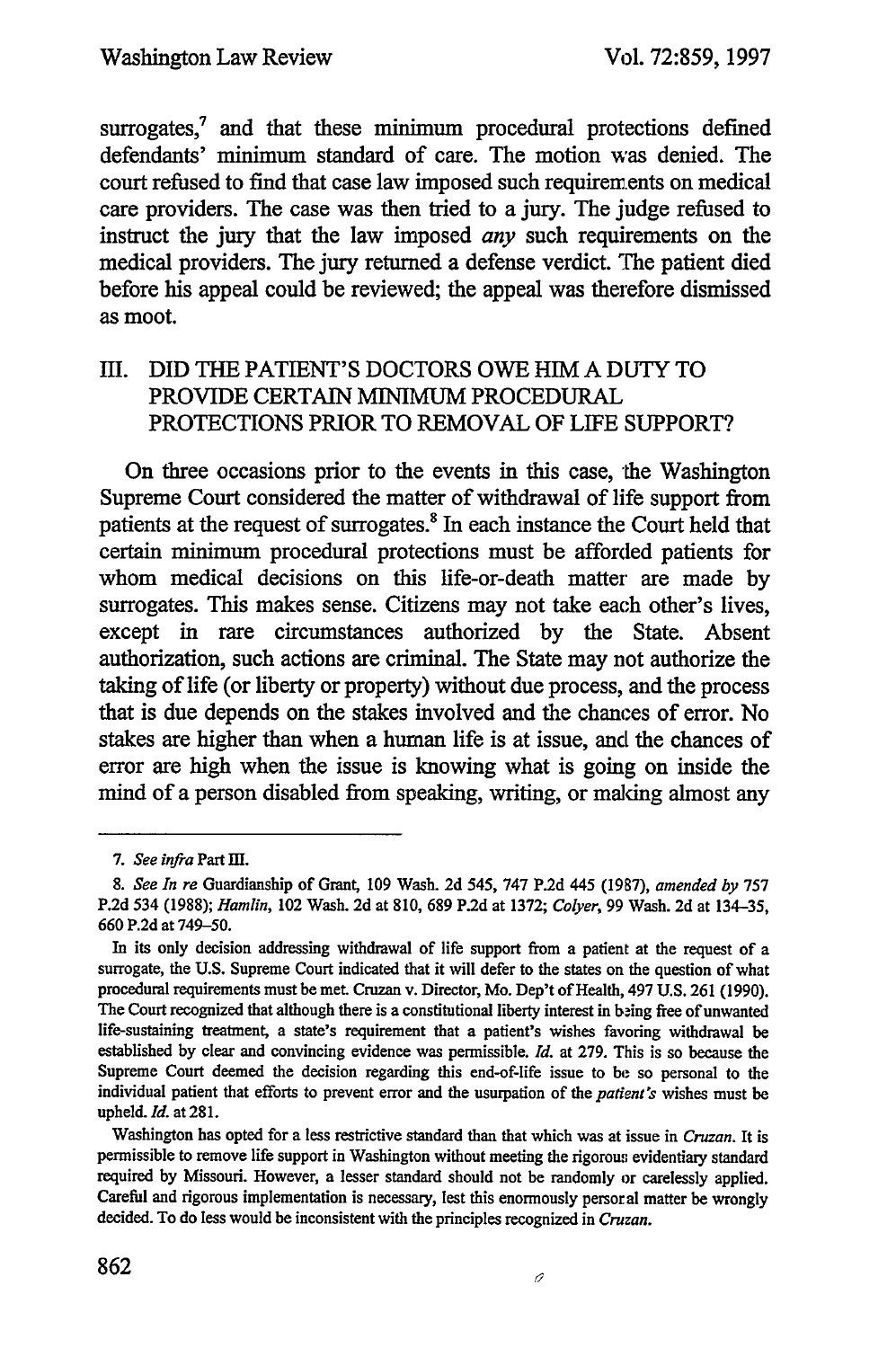movement. The Washington Supreme Court has thus repeatedly honored the common-sense and constitutional proposition that a patient's life may be terminated only if he or she is surely terminal or permanently vegetative and either has made such a choice known in advance or is unable to make a choice.

In the first of the Washington cases addressing this issue, *In re Welfare of Colyer,9* the court considered whether Bertha Colyer's husband could direct the removal of her life support after she was determined to be in a vegetative state following a heart attack and deprivation of oxygen to her brain for an extended period of time. After reviewing case law of other states, which evidenced a trend in favor of patient autonomy, the Washington Supreme Court stated: "[W]e now hold that an adult who is incurably and terminally ill has a constitutional right of privacy that encompasses the right to refuse treatment that serves only to prolong the dying process."'<sup>0</sup>

The court considered at length the condition in which the patient must be prior to the withdrawal of life support and stated that there must be a "medical determination that the patient is incurable and will not return to a sapient state."<sup>11</sup> This determination was found to be a medical one that "must also incorporate safeguards."<sup>12</sup> The court specifically considered whether an ethics committee would be an appropriate and sufficient safeguard and determined that it would *not* be.<sup>13</sup> "In actuality, what is needed is a prognosis board to confirm the attending physician's diagnosis. Concurrence by professional colleagues who are not attending physicians but who nonetheless have an understanding of the patient's condition would protect against erroneous diagnoses as well as questionable motives."<sup>14</sup> Accordingly, the court directed that the following procedure be employed: "[W]e recommend that in future decisions of this nature, there should be unanimous concurrence from a prognosis board or committee. Such a committee should consist of no fewer than two physicians with qualifications relevant to the patient's condition, plus the attending physician."<sup>15</sup> The *Colyer* court permitted the withdrawal of treatment because such procedural protections had in fact

**15.** *Id.* at 134-35, **660 P.2d** at 749.

*<sup>9.</sup> In re* Welfare of Colyer, 99 Wash. 2d 114, 134-35, 660 P.2d 738, 749-50 (1983), *modifled by In re* Guardianship of Hamlin, 102 Wash. 2d 810, 689 P.2d 1372 (1984).

<sup>10.</sup> *Id.* at 120, 660 P.2d at 742.

<sup>11.</sup> *Id.* at 133-34, 660 P.2d at 749.

<sup>12.</sup> *Id.* at 134, 660 P.2d at 749.

<sup>13.</sup> *Id.*

<sup>14.</sup> *Id.* (citation omitted).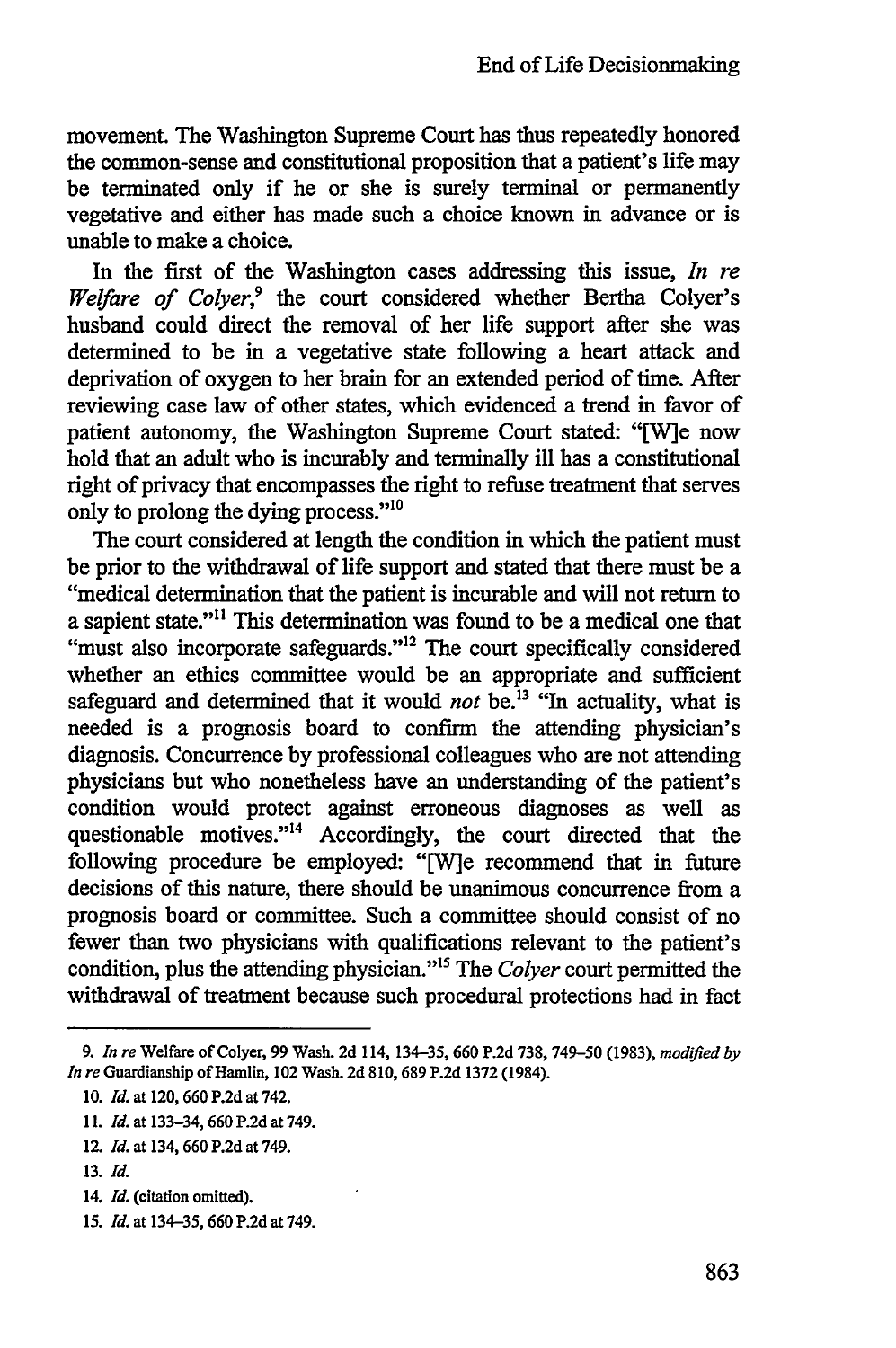been met: that is, two nontreating, qualified physicians had agreed that Bertha Colyer was incurable and would never recover to a sapient state.<sup>16</sup>

In the second case, *In re Guardianship of Hamlin*,<sup>17</sup> the Washington Supreme Court considered withdrawal of life support from Joseph Hamlin, who had suffered cardio-respiratory arrest and lack of oxygen to his brain for an extended period of time, causing him to become irreversibly vegetative. In Mr. Hamlin's case, the attending physician diagnosed him as vegetative, and this diagnosis was confirmed by *"at least twenty physicians.""8* The court applied *Colyer,* star:ing, *"In* Colyer, *we established a set of procedural guidelines to follow in future cases involving the withholding or withdrawal of life sustaining treatment from an incompetent patient."'9 Hamlin* eliminated the *Colyer* requirement that there be a guardianship hearing prior to the withdrawal.<sup>20</sup> The *Hamlin* court stated that the additional procedural protection of a guardianship proceeding was unnecessary:

We are convinced that the *remaining procedural safeguards* surrounding this decision will adequately protect against abuse.

*First,* this decision can be reached *only after* there is a medical diagnosis by the attending physicians that (1) the incompetent patient is in a persistent vegetative state with no reasonable chance of recovery and (2) the patient's life is being maintained by life .support systems.... *Second,* this initial diagnosis *must* be unanimously approved by the prognosis committee.<sup>21</sup>

The third in this trilogy of Washington decisions addressing at length the matter of withdrawal of a patient's life support at the direction of a

<sup>16.</sup> *Id.* at 131-35, 660 P.2d at 748-50.

<sup>17. 102</sup> Wash. 2d 810, 689 P.2d 1372 (1984).

**<sup>18.</sup>** *Id.* at 814, 689 P.2d at 1375 (emphasis added).

**<sup>19.</sup>** *Id.* at 816, **689 P.2d** at 1376 (emphasis added). The court noted that in Mr. Hamlin's case, no prognosis committee per se was convened because the situation arose prior to the *Colyer* decision. *Id.* at 817, 689 P.2d at 1376. However, the court took pains to note that there was consensus among all of the more than twenty physicians that Hamlin was irreversibly vegetative. It is noteworthy that, notwithstanding unanimous confirmation of Hamlin's irreversibly vegetative condition by so many doctors, the hospital sought judicial authorization prior to withdrawing treatment. In contrast, in the case discussed herein, with only a single disinterested physician's diagnosis of a "chronic" vegetative state, the care providers withdrew the patienfs life support.

<sup>20.</sup> *Id.* at 818-20, 689 P.2d at 1377-78.

<sup>21.</sup> *Id.* at 819, 689 P.2d at 1378 (emphasis added). *See also In re* Guardianship of Ingram, 102 Wash. 2d 827, 835, 689 P.2d 1363, 1367 (1984) (recognizing that *Hamlin* esttblished that if treating physicians, *prognosis committee,* and appointed guardian all agreed, life support could be withdrawn without judicial involvement).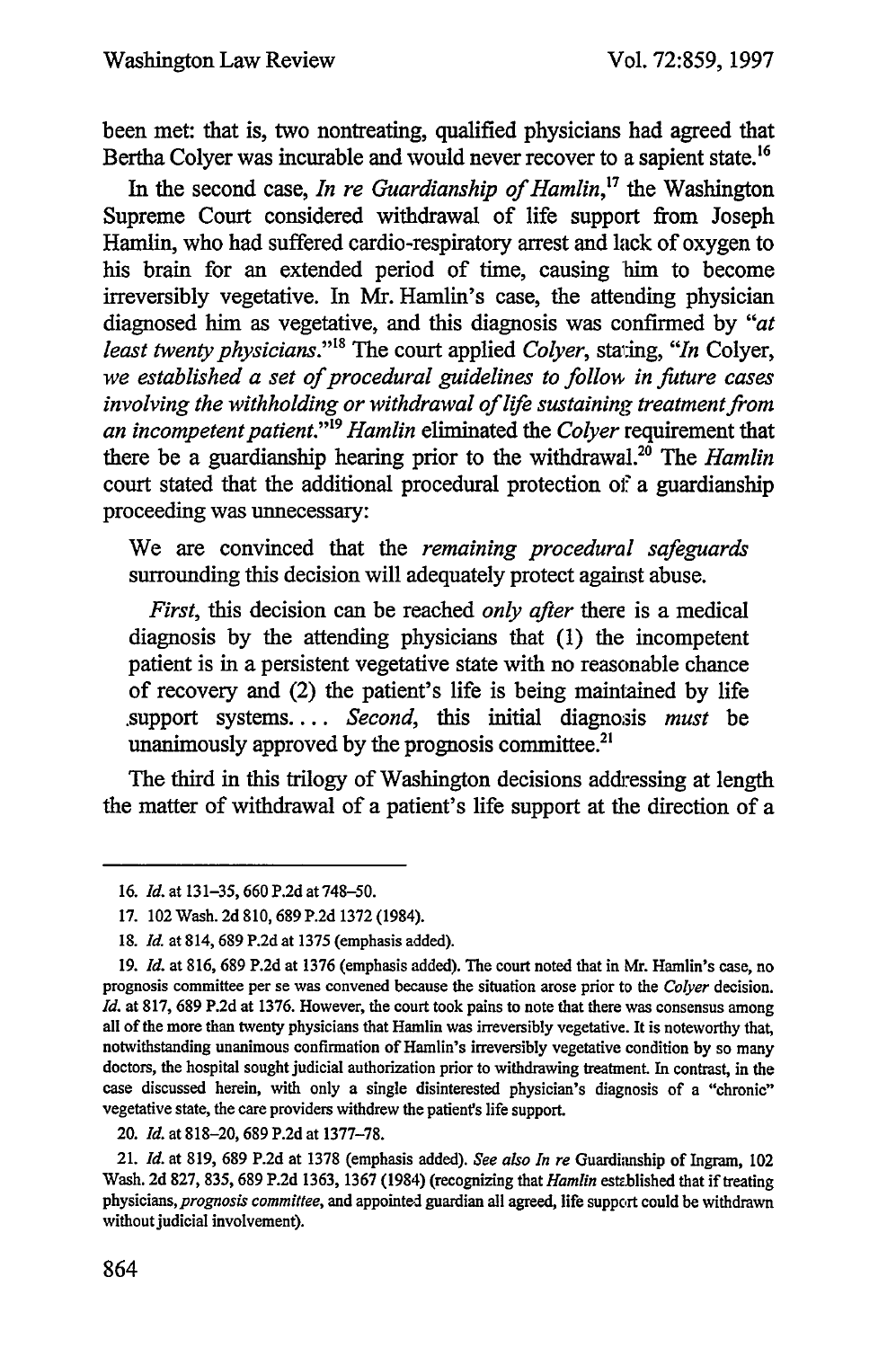surrogate is *In re Guardianship of Grant.'2 In Grant,* the patient was not vegetative but, rather, was terminally ill. Thus, the Washington Supreme Court considered for the first time whether it was permissible to permit a surrogate to direct the withholding of life-sustaining treatment to a terminally ill, nonvegetative, but incompetent person. The *Grant* court held that it was permissible, provided that certain minimum procedural requirements were followed:

We hold that prior court authorization to withhold life sustaining treatment shall not be required where *all* the following circumstances are present:

1. The incompetent patient's attending physician, together with two other physicians qualified to assess the patient's condition, determine with reasonable medical judgment that the patient is in an advanced stage of a terminal and incurable illness and is suffering severe and permanent mental and physical deterioration.<sup>23</sup>

The procedural requirements articulated in *Grant* were consistent with those established in *Colyer,* recognized and reaffirmed in *Hamlin:* at a minimum, the patient whose life support is to be withdrawn at the request of a surrogate must be diagnosed by the attending physician(s) as either terminally ill or irreversibly vegetative, and such diagnosis must then be confirmed by no fewer than two disinterested physicians with relevant qualifications. Thus, although the *Grant* court did not specifically employ the term "prognosis board," it in no way suggested that previously enunciated requirements were in any way lessened or eliminated, particularly as regards apparently vegetative patients.<sup>24</sup> Had the court intended to overrule, or lessen in any way, such important minimum procedural protections as were recently established in its two earlier cases, it would have done so explicitly and with explanation.<sup>25</sup>

That Washington requires both a prerequisite condition (either irreversible unconsciousness or terminal illness) and confirmation of that

<sup>22. 109</sup> Wash. 2d 545, **747** P.2d 445 (1987), *amended by* **757** P.2d 534 (1988).

**<sup>23.</sup>** *Id. at* 566, 747 P.2d at 456 (emphasis added). The additional procedural requirements of *Grant* were not at issue in the case discussed herein.

<sup>24.</sup> In fact, in *Grant,* the Court noted that not only had Barbara Grant's attending physician determined that she was terminally ill, but four other physicians had agreed with that determination, exceeding the minimum requirement of two disinterested physicians to confirm the prerequisite attending physicians' diagnosis. *Id.* at **568,** 747 P.2d at 457.

<sup>25.</sup> This is well illustrated by *Hamlin,* which did modify *Colyer* with regard to the need for judicial involvement in the decisionmaking process. The court was explicit in making this modification and provided elaborate reasoning for doing so. *See Hamlin,* 102 Wash. 2d at 817-21, 689 P.2d at 1376-78.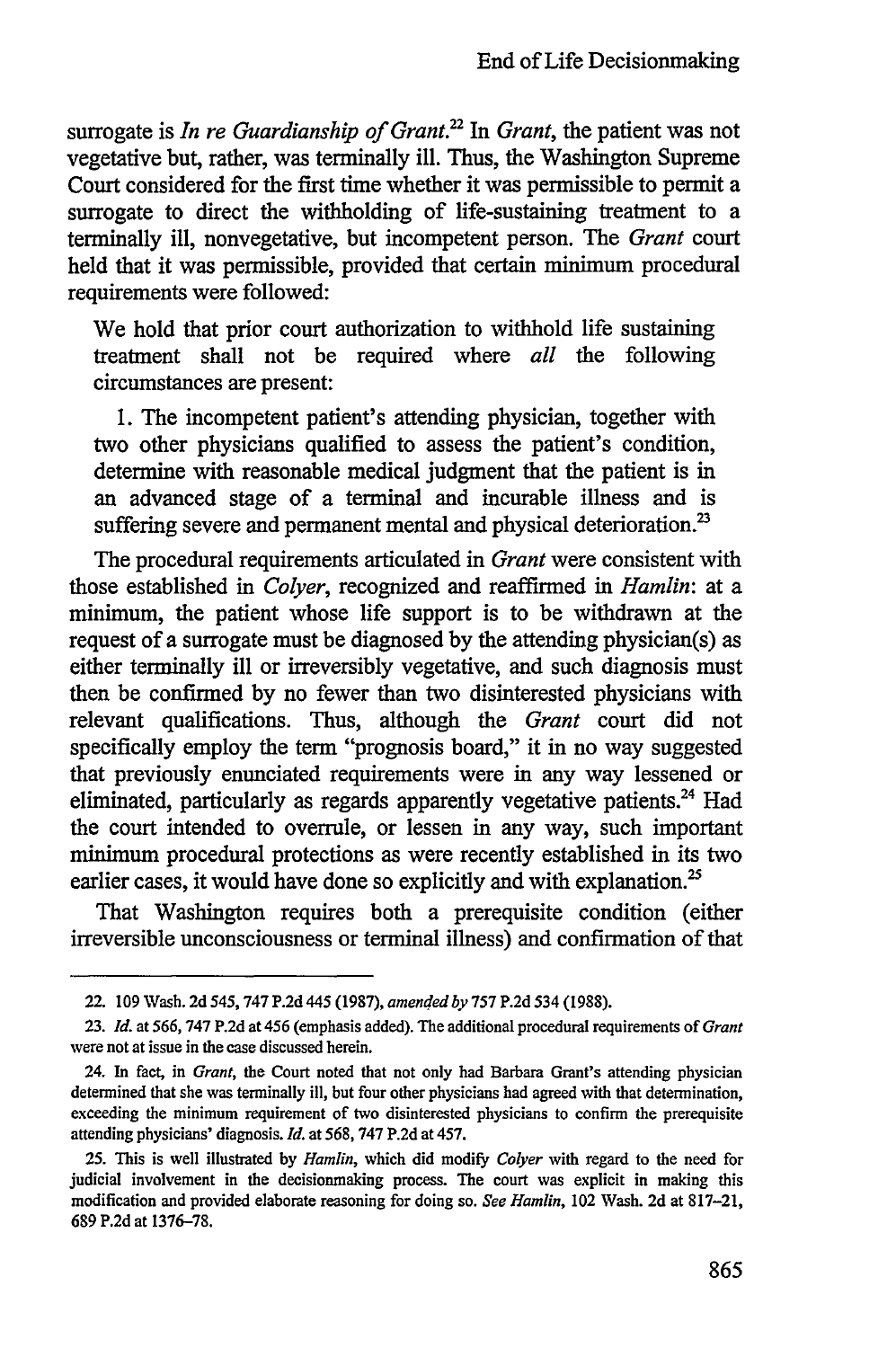condition **by** a minimum of two disinterested, qualified physicians is recognized in guidelines prepared **by** a panel of nationally prominent judges and professors of law, medicine, and ethics to assist state courts in handling cases involving termination of treatment.<sup>26</sup> The Guidelines note that "[s]ome states have also mandated that the medical condition/prognosis of the patient be taken into account" prior to withdrawal of life support, and recognize that Washington is among those states.<sup>27</sup> Further, the Guidelines recognize that some states, including Washington, require confirmation of the diagnosis of the prerequisite medical condition: **"[A]** series of state court opinions have been issued requiring certification of the medical conclusions of the treating physician **by** independent medical experts."2

Regardless of the label employed, the Washington Supreme Court in both *Colyer and Hamlin* emphasized that the patient's vegetative condition must be *irreversible* prior to withdrawal of life support. It is hard to imagine how anyone could justify taking the life of someone who has not personally requested such action and who will or might regain consciousne.s. Indeed, the Natural Death Act, Wash. Rev. Code §§ 70.122.010-.920 (1996), specifies that life support can be withdrawn from a vegetative patient only where the patient's state is one of "permanent unconsciousness." *See* Wash. Rev. Code §§ 70.122.010-.030. Since the late 1980s, medical societies have been in agreement that establishment of irreversibility requires a minimum period of observation of the vegetative patient. That period is three to six months. This medical consensus was reached after *Colyer* and *Hamlin* were decided. The American Medical Association set forth its policy regarding withdrawal of life support from vegetative patients in 1990, and established a threeto six-month minimum period of observation of uninterrupted vegetative state behavior prior to withdrawal. *See AMA Council Report, supra.* Both *Colyer and Hamlin* emphasize that irreversibility must be established, thus, the principles established in those cases, when applied with modem medical consensus, plainly require that this minimum waiting period be observed and that permanency or irreversibility be established prior to withdrawing life support.

The defendants in the case discussed argued that because life support was withdrawn in *Colyer* and *Hamlin* with less than three months of observed uninterrupted vegetative status, it was

<sup>26.</sup> Coordinating Council on Life-Sustaining Med. Treatment Decision Making by Courts, Nat'l Center for State Courts, *Guidelines for State Court Decision Making in Life-Sustaining Medical Treatment Cases* 89-94 **(2d** ed. 1992) [hereinafter *Guidelines].* The Guidelines are funded by the State Justice Institute.

<sup>27.</sup> *Id.* at 62 n.90 (citing *Grant, Ingram, and Colyer).* The Guidelines note: "Various courts have ruled that certain medical requirements must be met prior to a determination to forgo [life support]." *Id.* at 89 n.153.

<sup>28.</sup> *Id.* at 89-91 n.154 (citing *Colyer, Hamlin, and Grant).* It is clear that *Colyer and Hamlin* require the patient to be *irreversibly* vegetative to permit withdrawal. When these cases were decided, in 1983 and 1984 respectively, the term used to describe an irreversibly vegetative patient was "persistent vegetative state." Recently, the term "persistent' has been refined by the medical community to mean an extended, but not "permanent," vegetative state. The term "permanent vegetative state" is now used to describe irreversible or permanent unconsciousness. *Compare* Council on Scientific Affairs & Council on Ethical and Judicial Affairs, American Med. Assoc., Persistent Vegetative State and the Decision to Withdraw or Withhold Life Support, 263 JAMA 426 (1990) [hereinafter AMA Council Report] with Multi-Society Task Force on PVS, Medical Aspects of *the Persistent Vegetative State* (pts. **I** & 2), 330 New Eng. J. Med. 1499, 1572 (1994).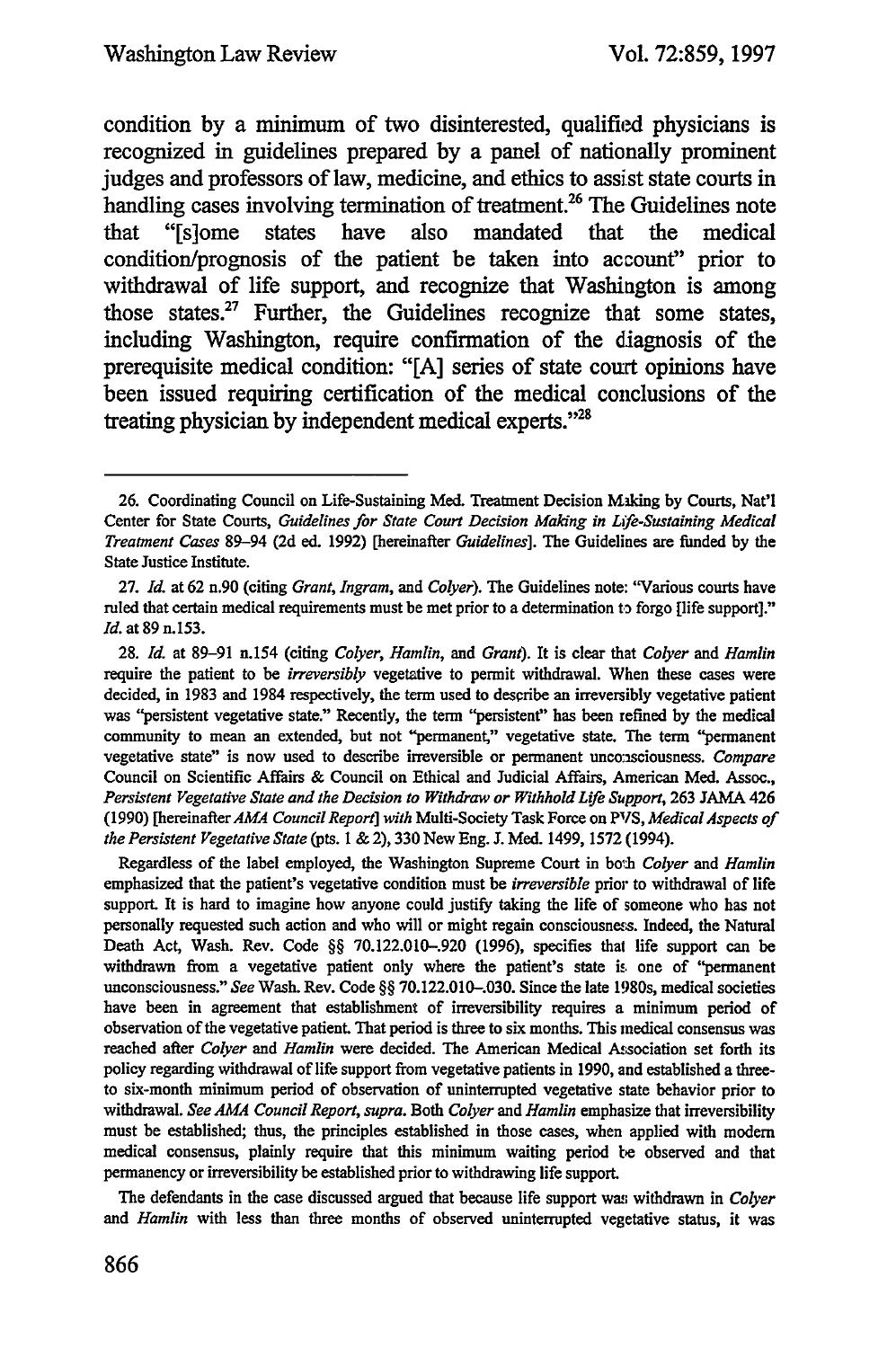In this case, the plaintiff's pretrial motion for partial summary judgment asked the trial court to rule that these minimum procedural protections were indeed required and defined a minimum standard of care. It was undisputed that they had not been provided. The trial court denied this request.<sup>29</sup>

The trial judge subsequently refused to instruct the jury that state law required certain minimum procedural protections be afforded patients prior to withdrawal of their life support. The judge's actions left the jury with no way of understanding that the doctors and hospital had failed to afford the patient the minimum process held necessary by the state's highest court. The jury had no way of knowing that life support had been removed from a patient in a manner contrary to the law. A defense verdict was returned and, as indicated above, the patient died before his appeal could be considered.

The defense argued that it was *constitutionally required* to permit lifesupport withdrawal from a patient who is neither terminally ill nor permanently unconscious *and is incompetent.* This was plainly wrong as a legal matter. In federal constitutional analysis, the patient's interest is balanced against the state's.<sup>30</sup> Where a patient is terminally ill or permanently unconscious, the state's interest in preservation of life, as considered against the patient's wishes, is substantially diminished.<sup>31</sup> Such a patient's interest in self-determination outweighs the state's

30. *See, e.g.,* Planned Parenthood v. Casey, 505 U.S. 833 (1992); Compassion in Dying v. Washington, 79 F.3d 790 (9th Cir. 1996) (en banc), rev'd sub nom. Washington v. Glucksberg, No. 96-110, 1997 WL 348094 (U.S. June 26, 1997); *see generally* Thomas Win. Mayo, *Constitutionalizing the "Right to Die,"* 49 Md. L. Rev. 103, 104 n.7 (1990).

**31.** Preservation of life is one of the state interests asserted in cases involving end-of-life decisionmaking. *See, e.g.,* Mayo, *supra* note 30, at **110** n.39; *In re* Guardianship of Grant, 109 Wash. 2d *545, 556,* 747 P.2d 445, 451 (1987), *amended by* 757 P.2d 534 (1988); Yale Kamisar, *When Is There a Constitutional "Right to Die"? When Is There No Constitutional "'Right to Live"?,* 25 Ga. L. Rev. 1203, 1211 (1991) ("If death is unpreventable-if the best medical treatment available can only postpone death for a short time—the interest in preserving life seems much weaker."). That the state's interest in protecting and preserving life grows as the potential for life increases is a basic tenet of reproductive rights jurisprudence, which permits greater state regulation of abortion as the potential for life increases with advancing gestation. *See, e.g., Casey, 505* U.S. at 833; Roe v. Wade, 410 **U.S.** 113 (1973).

permissible to do so in this case. This reasoning ignores the emphasis in *Colyer and Hamlin* on irreversibility, and the fact that medical consensus has since established a minimum three- to six-month observation period.

Washington is not alone in requiring confirmation by a specified number of nontreating, disinterested, qualified physicians. For example, the states of Connecticut, Florida, Georgia, Illinois, and New Jersey also impose such a requirement. *See Guidelines, supra* note 26, at 89-91 n.153.

<sup>29.</sup> This was one of the trial court errors that could have been resolved on appeal had the appeal not become moot due to the patient's death.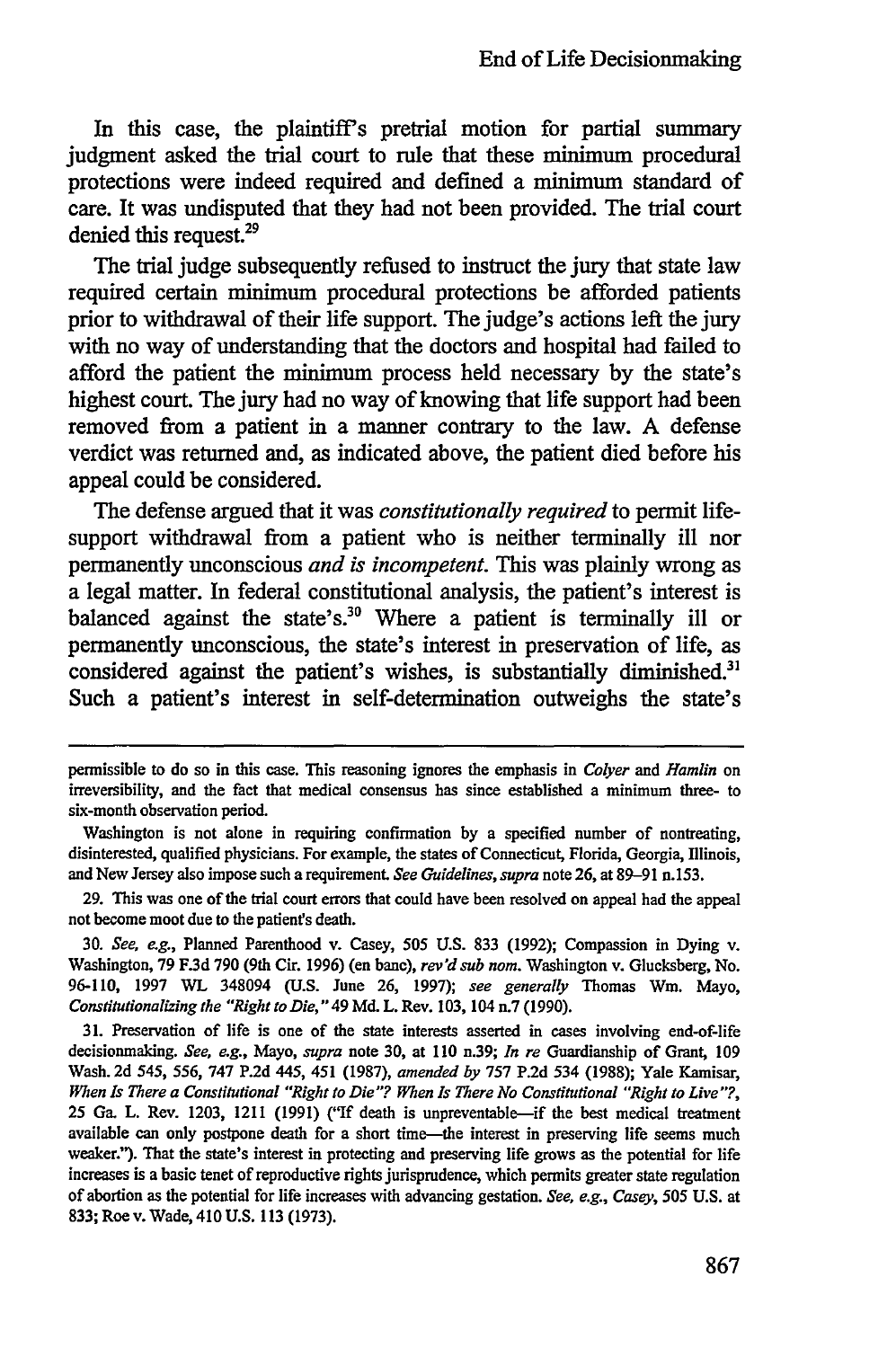interest. However, *absent* diminished life expectancy, the balance tips in favor of the state. Where the patient is incompetent, an additional substantial state interest comes into play: the protection of vulnerable citizens from abuse.<sup>32</sup>

It is nonsense to suggest, as did the defense in this case, that the Constitution requires withdrawal of life support from an incompetent but non-terminal patient who has not been diagnosed as permanently unconscious when a surrogate requests it. Indeed, in the federal constitutional litigation asserting that *competent terminal* patients have the right to choose death with physician assistance, the opponents argued vociferously that to allow patient choice at all will lead inexorably down a "slippery slope," at the bottom of which it would become permissible to euthanize disabled persons, and that this must never be permitted. Disturbingly, that is precisely what occurred here. In *Compassion in Dying v. Washington,33* the amicus curiae brief opposing assisted suicide submitted by the National Legal Center for the Medically Dependent and Disabled in the Ninth Circuit stated:

A constitutional right to assisted suicide cannot be confined to the narrow category which the district court describes: i.e., competent adults with terminal conditions who seek lethal help from physicians. It will expand beyond these boundaries to include all who are deemed to lack sufficient "quality of life," especially people with disabilities, whether or not they have "terminal conditions," and whether or not they are competent adults.<sup>34</sup>

Similarly, the amicus curiae brief of the United States Catholic Conference, another opponent of assisted suicide, stated:

Moreover, there is no reason to believe in this litigious society that such a claimed right to assisted suicide can or will stop with the terminally ill. As Justice Cardozo observed, any principle tends "to

*<sup>32.</sup> See, e.g.,* Note, *Physician-Assisted Suicide and the Right to Die With Assistance, 105* Harv. L. Rev. 2021, 2034 (1992). The author states:

<sup>[</sup>W]hen considering the state's interest in preserving an individual's life in a suicide assistance case, a court should find that, absent evidence of coercion *or the patient's incompetence, the* state's interest is negligible compared with the patient's interest. *However,* if *the patient is incompetent* or if other evidence calls into question the voluntariness of the patient's decision, the state's interest in preserving life should be accorded substantial weight.

*Id.* (emphasis added).

<sup>33. 79</sup> F.3d 790 (9th Cir. 1996) (en banc), *rev'd sub nom.* Washington v. Glucksberg, No. 96-110, 1997 WL 348094 **(U.S.** June 26, 1997).

<sup>34.</sup> Brief *Amicus Curiae* of Julie L. Aardappel et al., in Support of Defendants-Appellants at 2, *Compassion in Dying* (No. 94-35534).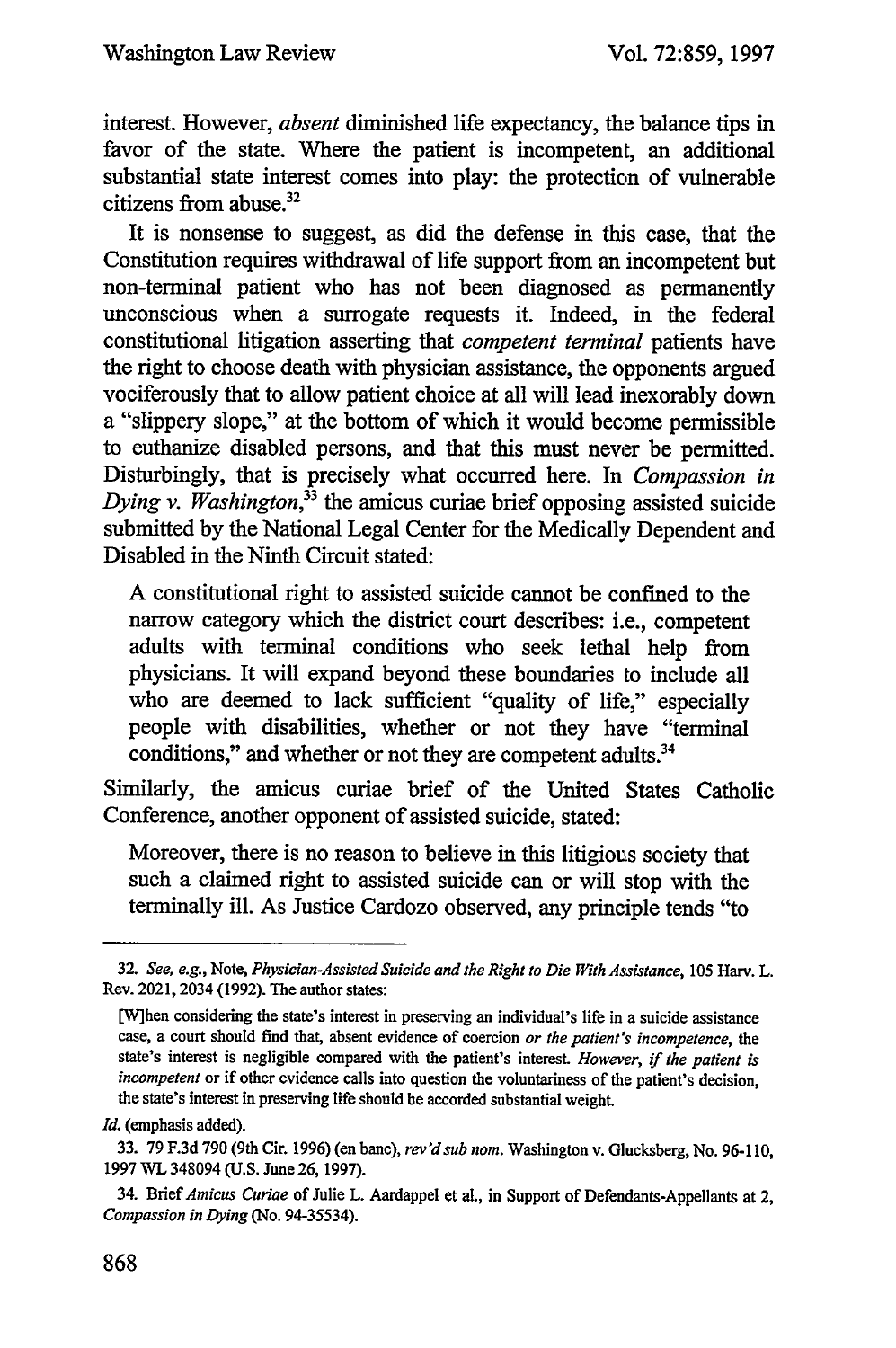expand itself to the limit of its logic." Once *any* right to assisted suicide is conceded for any class of persons, it will be difficult or impossible to confine the right to that class. Since all medical conditions can be placed on a continuum, any distinction will simply be challenged as arbitrary. What criteria, for example, will be used to distinguish the 80-year-old dying of cancer from the **70** year-old with Alzheimer's disease, the 60-year-old with severe depression and advanced leukemia, the 50-year-old depressed over an unsuccessful business venture or the loss of a spouse, or the incompetent of any age whose quality of life fails to meet someone else's expectations? Anyone who doubts the reality of the slippery slope should consider the Netherlands, where over a thousand people a year are *involuntarily* euthanized.<sup>35</sup>

Another opponent of assisted suicide, the International Anti-Euthanasia Task Force, argued in its brief:

If assisted suicide becomes just another "medical treatment" option, no different under the law than withdrawing life-sustaining medical treatment, then there is no logical manner, in light of the substituted judgment cases, that assisted suicide, or more likely, euthanasia, can ever be kept from being inflicted on incompetent persons who cannot specifically request it. $36$ 

The constitutional rebuttal to the slippery slope argument is that competency and terminal illness are (relatively) bright lines that can be drawn, and *when the patient is both competent and terminal,* the patient's interests outweigh the state's.37 Correspondingly, when the patient is

**<sup>35.</sup> Brief** of the United States Catholic Conference et al., as *Amid Curiae* in Support of Appellants State of Wash. **etal.** at 30-31, *Compassion in Dying (No.* 94-35534) (citations omitted).

**<sup>36.</sup>** Brief of the International Anti-Euthanasia Task Force as Amicus Curiae in Support of Defendants/Appellants' Brief at **30,** *Compassion in Dying (No.* 94-35534); *see also* Note, *supra* note **32,** at 2034 ("[S]ome opponents of physician-assisted suicide argue that permitting some assisted suicides may lead to the killing of patients who want to live. This 'slippery slope' argument expresses a utilitarian rationale for prohibiting suicide assistance."); Maria T. CeloCruz, *Aid-in-Dying: Should We Decriminalize Physician-A ssisted Suicide and Physician-Committed Euthanasia?,* **18** Am. **J.L. &** Med. **369,** 384 **(1992)** (reviewing slippery slope argument against legalizing voluntary active euthanasia and danger that it would lead to "involuntary euthanizing of the handicapped, incompetent, and others whose lives society considers not worth living").

**<sup>37.</sup> This** is the position taken **by** appellees in the *Compassion* litigation responding to this notion: "The State's interest in preserving life is much greater in the case of a nonterminal individual. That interest might well outweigh the nonterminal individual's interest in self-determination." Brief of Appellees at **18** n.20, *Compassion in Dying* (No. 94-35534). As for extension of the constitutional right claimed in the *Compassion* case to terminally ill, depressed patients who wish to hasten death because of their depression, appellees therein do not advocate such extension, recognizing the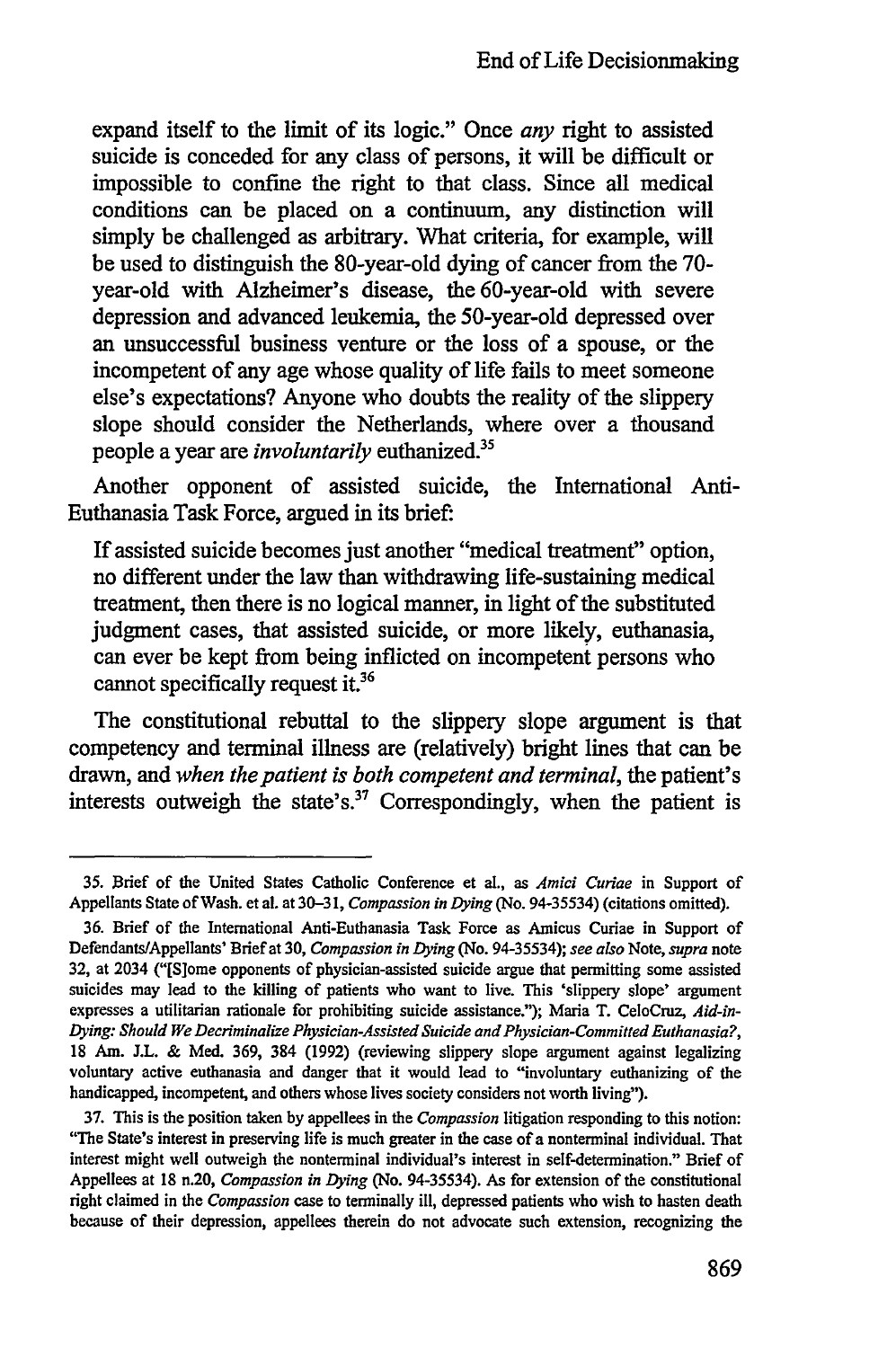incompetent and/or nonterminal, the state's interests prevail. Thus, in no instance could the Constitution, even if it is read to permit expansion of the rights of competent dying patients, require or **permit** the euthanizing of incompetent, disabled persons, as the defendants in the case discussed herein suggested is the current practice in Washington State.<sup>3</sup>

What the defense claimed was acceptable current practice is in fact the *bottom* of the slippery slope that *both* proponents *and* opponents of expanding patient choice at the end of life agree should never be countenanced.39

The defense sought to buttress their case **by** asserting that Washington's surrogate prioritization statute<sup>40</sup> altered the law established *in Colyer, Hamlin, and Grant.* This legislation, however, is an extremely specific and narrowly limited enactment that only identifies the order of priority of familial relation for consent purposes, such as whether the patient's spouse must be consulted versus the patient's parent.<sup>41</sup>

Moreover, *Grant* was decided in December **1987,** *after* the enactment of the prioritization statute, which became effective on July **26, 1987.42** *Grant* makes no mention of section **7.70.065** and, indeel, as pointed out above, *Grant* required both a terminal diagnosis and confirmation **by** a prognosis committee.

Indeed, this argument is entirely inconsistent with the *Grant* framework, which permits withdrawal of life support at the request of a surrogate *only* if *all* enumerated circumstances are present. The list of circumstances requires, first, that the prerequisite medical condition be diagnosed **by** the attending and two other qualified physicians. Next, the

**39.** As noted **by** Professor Yale Kamisar, in the case of a nonterminal pelient: **"[rio** say that a person who can be kept alive for many years should have her life support disconnected because she is 'better off dead' or 'might as well be dead' **. . .** is to grapple with 'the hopelessly elusive question of a life not worth living."' Kamisar, *supra* note **31,** at 1212.

41. The legislative history of the surrogate prioritization statute reveals no reference to this legislation's alleged intent to eliminate or alter the common law's important patient protections.

42. Act of July **26, 1987,** ch. **162, § 1, 1987** Wash. Laws 544-45.

greater state interests at stake: "[depressed patients] can be screened out and are not within the category of mentally competent patients that this lawsuit addresses." *Id.* at **15 n.13.**

**<sup>38.</sup>** This is true under either liberty or equal protection analysis. In the liberty analysis, as stated above, the state's interests outweigh the patient's when the patient is nonterminal and incompetent. For equal protection purposes, such patients are differently situated from terminal, competent patients, and it is permissible to treat them differently. *See generally* Mayo, *supra* note **30,** at **126-55** (analyzing whether Fourteenth Amendment protects right of patient in persistent vegetative state to refuse life support and concluding it does not); Ira Mark Ellman, **Cruzaa** v. Harmon *and the Dangerous Claim That Others Can Exercise An Incapacitated Patient's Right To Die,* **29** Jurimetrics **J. 389,394-99 (1989).**

<sup>40.</sup> Wash. Rev. Code **§ 7.70.065 (1996).**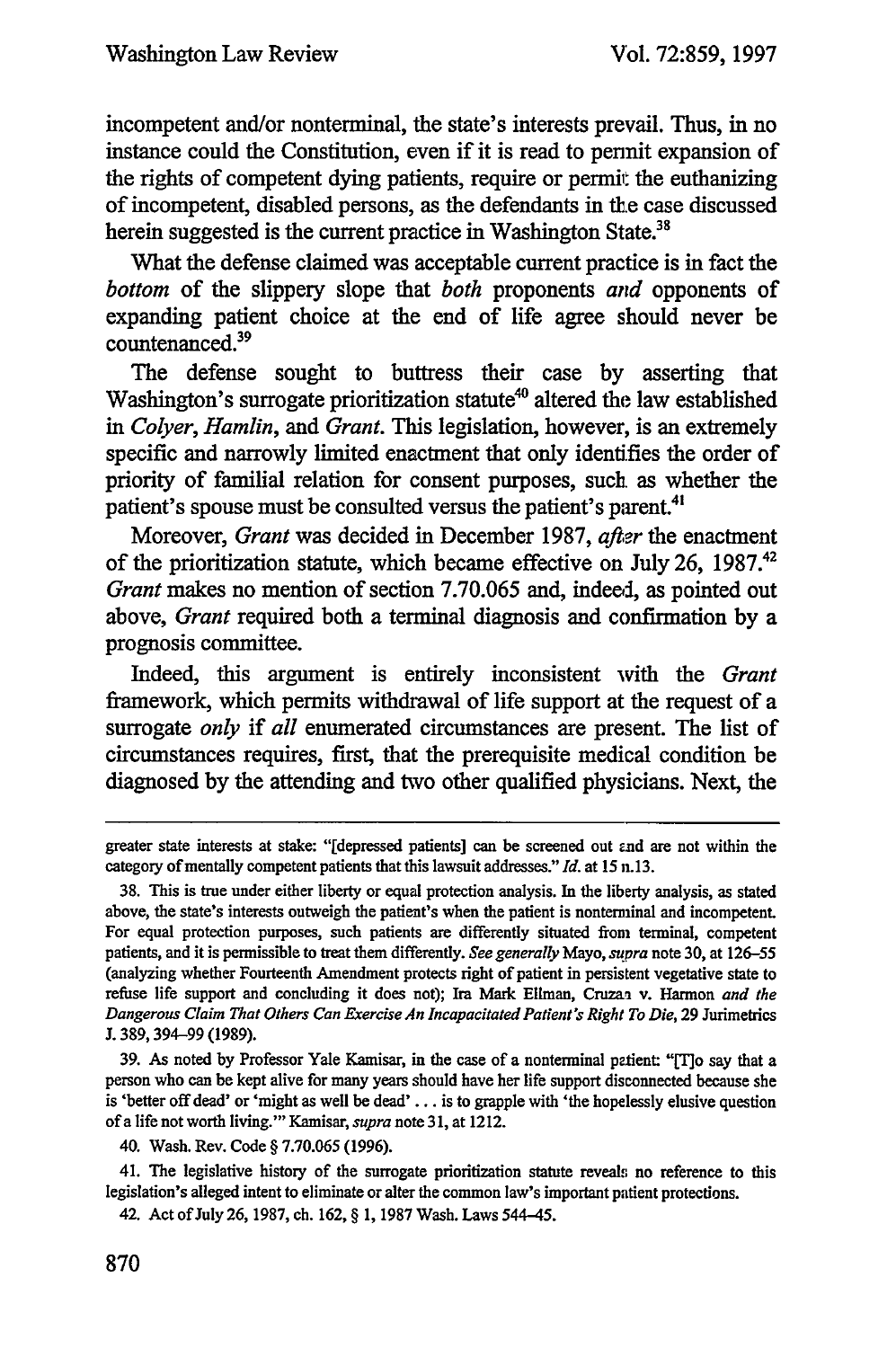surrogate is to apply substituted judgment, that is, determine whether the patient would, if able, choose to direct the withdrawal of treatment. If such a determination cannot be made, the surrogate then determines whether withdrawal would be in the patient's best interest.<sup>43</sup> If, as defendants contended, the surrogate prioritization statute eliminated the need for the first step in the process (the diagnosis and confirmation of a prerequisite medical condition), the *Grant* court would not have set out the elaborate framework that it did. The fact that it did, notwithstanding that section 7.70.065 was then in effect, clearly indicates that the surrogate prioritization legislation did not implicitly supersede the common law requirements of *Colyer, Hamlin, and Grant.*

### IV. CONCLUSION

Of interest to all physicians, attorneys, and others grappling with the issue of withdrawal of life support at the direction of a surrogate is the chasm, revealed by the case discussed herein, between what the law requires and what mainstream medical providers are in fact doing. In the trial of this case, the defense introduced testimony of expert physicians, including prominent faculty members of a leading university medical school, who testified that it was accepted practice to accommodate surrogate requests for withdrawal of life support regardless of whether the patient was either terminally ill or permanently unconscious as determined by a minimum number of qualified physicians. This disturbing divergence between practice and law no doubt exists in other states, not just Washington.

Where a state court of last resort has established certain minimum procedural protections that must be afforded patients prior to the withdrawal of life support at the direction of a surrogate, those procedures should be followed by medical providers. The medical community may do more, but it should never do less.

<sup>43.</sup> *See In re* Guardianship of Grant, 109 Wash. 2d 545, 566-67, 747 P.2d 445, 456-57 (1987), *amended by* 757 P.2d 534 (1988).